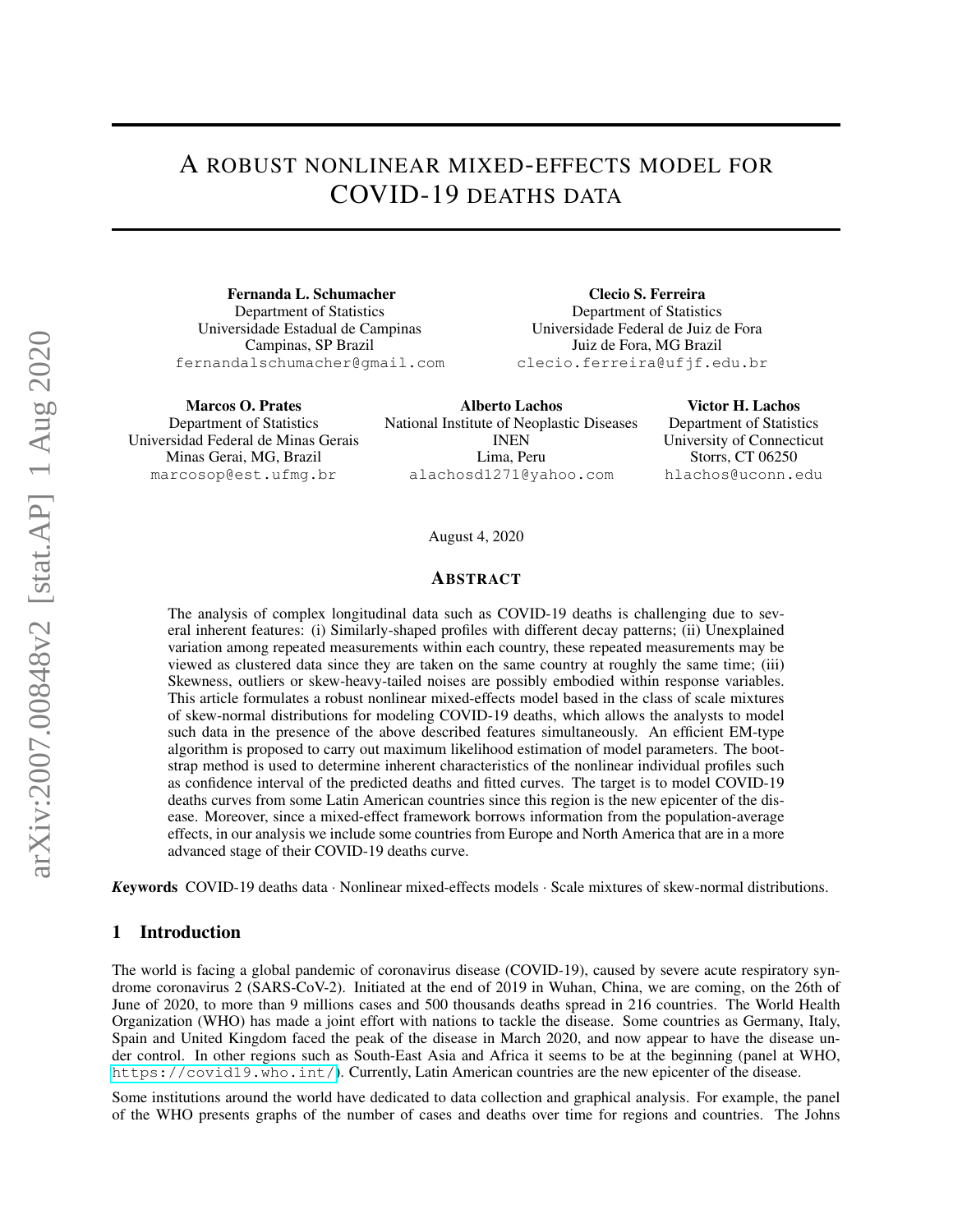Hopkins University collects and makes available the daily data, besides producing maps of the occurrence by countries (<https://coronavirus.jhu.edu/map.html>). Another available repository is the website Worldometers (<https://www.worldometers.info/coronavirus/>).

There are many institutions in the world modeling and performing forecast of the number of cases and deaths of COVID-19. For example, at the beginning of March 2020, an study of the Oxford University projected more than 450 thousand of deaths in Brazil (<https://www.pnas.org/content/117/18/9696>). Another study from the University of Washington's Institute for Health Metrics and Evaluation (IHME) projects a total of 165 thousand of deaths (<https://covid19.healthdata.org/projections>). The Imperial College presented an specific study to Brazil that estimates with high confidence that the reproduction number remained above 1, indicating that the epidemic was not yet controlled and would continue to grow [\(Mellan et al., 08-05-2020\)](#page-10-0). In Brazil, there are some organizations studying the evolution of the disease over time allowing online apps with daily updates, for instance, the Department of Statistics of the Federal University of Minas Gerais [\(CovidLPTeam, 2020\)](#page-9-0) and the Department of Statistics of the Federal University of Juiz de Fora [\(JF Salvando Todos Team, 2020\)](#page-9-1).

The Americas have become the epicenter of the global coronavirus outbreak, logging nearly 4 million infections and 204, 000 deaths. Brazil, Chile, Colombia, Mexico, and Peru have been particularly hard hit in recent weeks. To point out the possible impact of the disease in Latin America, the [CovidLPTeam](#page-9-0) [\(2020\)](#page-9-0), in June  $26^{th}$ , estimates a total of more than 700 thousand deaths only for these countries until the end of the pandemic.

Some studies for modeling the COVID-19 data are based on nonlinear models. [Tsallis and Tirnakli](#page-10-1) [\(2020\)](#page-10-1) proposed a nonlinear model based on volume of stock-markets to predict the number of active cases:

$$
N_t = \frac{C(t - t_0)^{\alpha}}{[1 + (q - 1)\beta(t - t_0)^{\gamma}]^{1/(q-1)}},
$$

where  $C > 0$ ,  $\alpha > 0$ ,  $\beta > 0$ ,  $\gamma > 0$ ,  $q > 1$  and  $t_0 \ge 0$ . The constant  $t_0$  indicates the first day of appearance of the epidemic in that particular region; it is conventionally chosen to be zero for China; for other countries, it is the number of days elapsed between the appearance of the first case in China and the first case in that country. The normalizing constant C reflects the total population of that particular country. We refer to [Tsallis and Tirnakli](#page-10-1) [\(2020\)](#page-10-1), for more details about the interpretation of the parameters  $\alpha, \beta, \gamma, q$ .

The [CovidLPTeam](#page-9-0) [\(2020\)](#page-9-0) proposed an hierarchical Bayesian non-Gaussian and non-linear model to capture the dynamics of the epidemic (last accessed on the  $26<sup>th</sup>$  of June on 2020). The daily counts are assumed to come from a Poisson distribution and the daily pandemic evolving by a generalized logistic dynamic:

<span id="page-1-0"></span>
$$
N_t \sim Poisson(\mu_t),
$$
  
\n
$$
\mu_t = d \frac{fcae^{-ct}}{(b + e^{-ct})^{f+1}},
$$
\n(1)

where  $d$  is responsible to capture subnotification on specific day(s),  $c$  control the infection rate,  $f$  is an asymmetry parameter, a, b and f control the asymptote of the curve, given by  $\frac{a}{b^f}$ , with the peak occurring at time  $t = \ln (b/f)$ c . However, to the best of our knowledge, most models developed up to this date are univariate, not taking into account a possible structure of dependence on the disease among countries or regions. Also, as the onset of the disease occurs at different periods between countries, those at a more advanced stage of the disease can provide valuable information to countries at an early stage.

In recent years, nonlinear mixed-effects (NLME) models have been proposed for modeling many complex longitudinal data [\(Lindstrom and Bates, 1990;](#page-9-2) [Wu, 2010\)](#page-10-2). However, one often assumes that both random error and random effects are normally distributed, which may not always give reliable results if the data exhibit excessive skewness and heavy tailedness, as is the case of COVID-19 deaths data. In this paper, we present a novel class of asymmetric NLME models that provides an efficient estimation of the parameters in the analysis of longitudinal data. We assume that, marginally, the random effects follow a scale mixtures of skew-normal distribution (SMSN, [Branco and Dey, 2001\)](#page-9-3) and that the random errors follow a symmetric scale mixtures of normal distribution (SMN, [Lange and Sinsheimer,](#page-9-4) [1993\)](#page-9-4) providing an appealing robust alternative to the usual normal distribution in NLME models. We propose an approximate likelihood analysis for maximum likelihood (ML) estimation via an EM-type algorithm that produces accurate ML estimates and significantly reduces the numerical difficulty associated with the exact ML estimation. The newly approximate procedures are applied to COVID-19 deaths data and it is showed that models with skewheavy-tailed assumption may provide more reasonable results and these may be important for COVID-19 research in providing quantitative guidance to better understand the stages and future development of the disease.

The purpose of this study is to predict the number of deaths caused by COVID-19 to short and long term, in countries at early stage such as Peru, Mexico, Chile, Brazil and Colombia along with some countries at a more advanced stage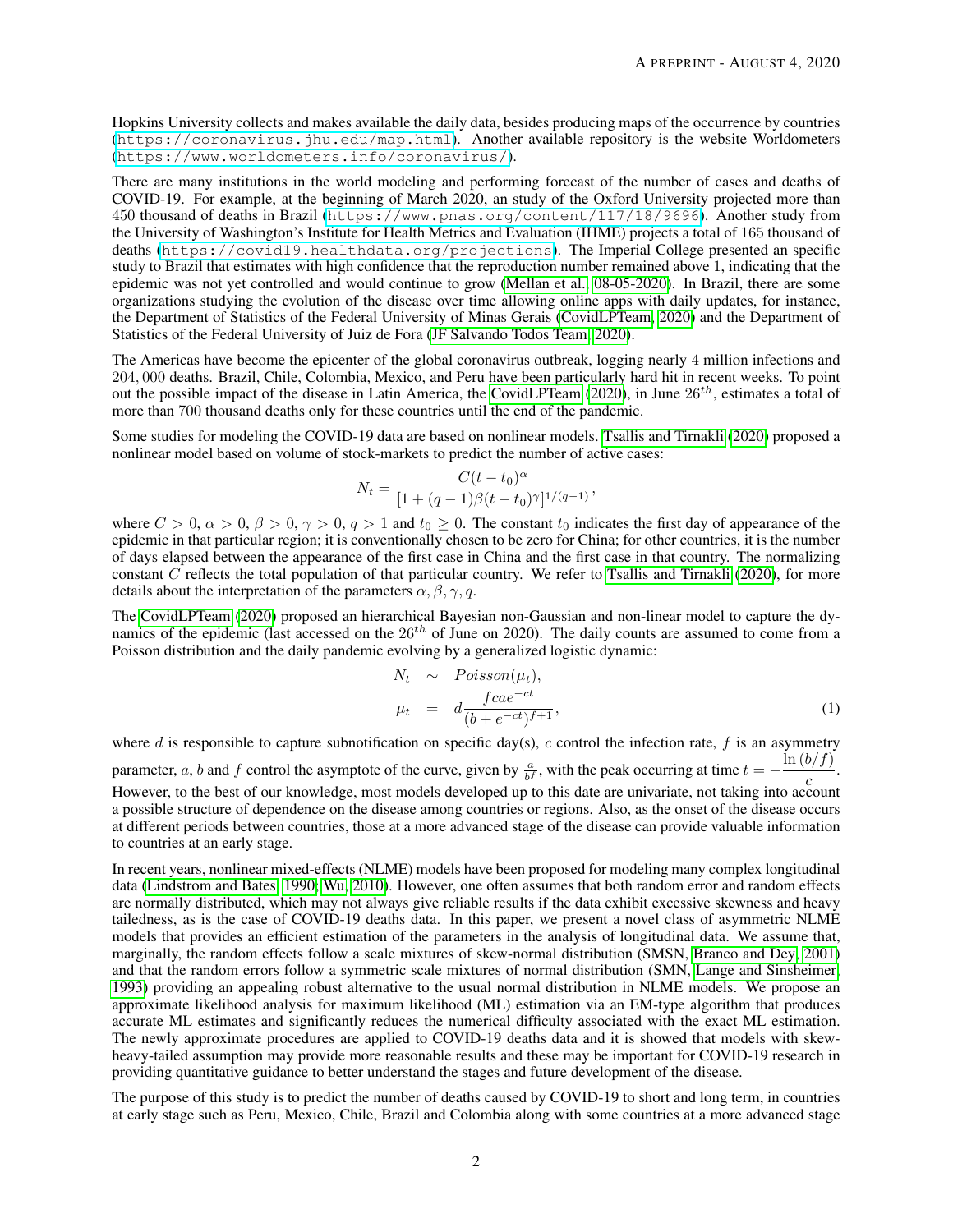of the disease such as Belgium, Italy, the USA and the United Kingdom. Furthermore, a general bootstrap method is used for constructing confidence intervals for the fitted COVID-19 deaths curves and its mode (date of the peak) for the selected countries. The method proposed in this paper is implemented in R [\(R Core Team, 2019\)](#page-10-3), and the codes are available for download from Github (<https://github.com/fernandalschumacher/NLMECOVID19>).

The rest of the paper is organized as follows. In Section [2,](#page-2-0) we describe the motivating COVID-19 deaths datasets obtained from the John Hopkins repository. In Section [3,](#page-3-0) we present the methodology and associated ML estimation procedure via the EM-algorithm. In Section [4,](#page-6-0) we present our result, where we forecast the total number of deaths in the selected countries for the short term 30 and 60 days and long term 90 and 150 days with starting point at June  $25^{th}$ 2020. Finally, the paper concludes with some discussions in Section [5.](#page-8-0)

# <span id="page-2-0"></span>2 Motivating COVID-19 data

The Johns Hopkins University through the Center for Systems Science and Engineering created a COVID-19 repository (<https://github.com/CSSEGISandData/COVID-19/>) that is updated daily with data from many locations of the world. The repository combine data from a variety of official agencies and others reliable sources and unify them.

Due to different testing capacity between countries, subnotification is a challenge to understand the true contamination numbers of COVID-19 in the population. Despite that subnotification might also happen in number of deaths, they are less likely to be affected by detection biases. In fact, recent studies use the number of deaths as a proxy measure for COVID-19 cases (see, for example, [Maugeri et al., 2020;](#page-9-5) [Ribeiro and Bernardes, 2020;](#page-10-4) [Amaro et al., 2020\)](#page-9-6). Figure [1](#page-2-1) shows the reported number of daily deaths in different countries.



<span id="page-2-1"></span>Figure 1: Number of daily reported deaths since first death for the nine countries considered in this study, until  $24^{th}$ of June 2020, with a LOESS non-parametric estimated curve superimposed.

As it can be seen the selected countries are in different stages of the COVID-19 pandemic. Belgium, Italy, the United Kingdom (UK), and the United States of America (US) present a controlled number of deaths by the disease. Other countries like Brazil, Mexico, and Peru seem to be around their peak, while Chile and Colombia apparently are in the increasing part of the curve. Figure [1](#page-2-1) also presents a LOESS [\(Cleveland, 1979\)](#page-9-7) fit and a 30 days prediction for each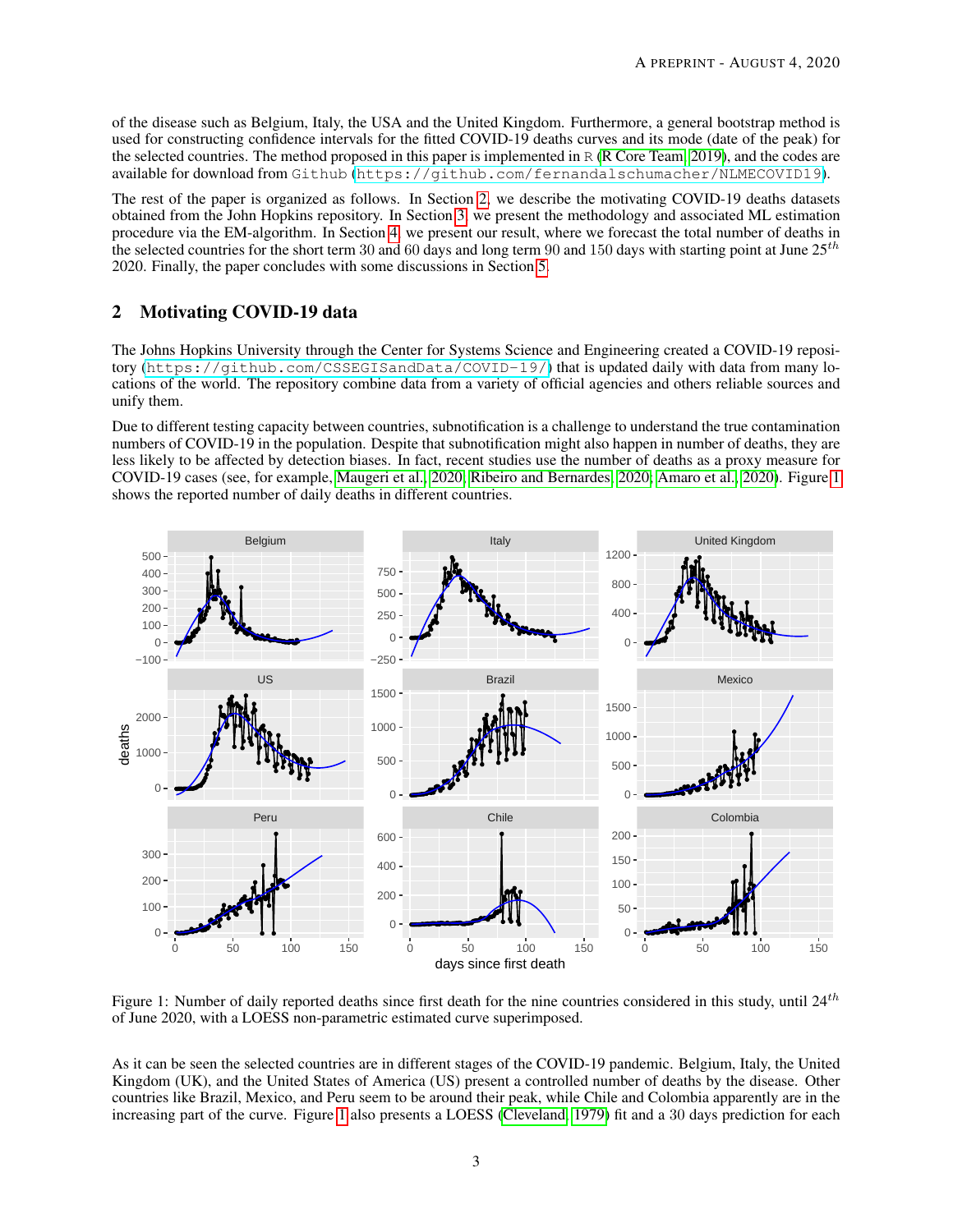series. Non-parametric curves are alternatives for model fitting because of their flexibility. As it can be seen, the curves have difficulties to capture the rapid increase in deaths in some countries but overall provide a reasonable fit. However, when using this model to make prediction we can clearly see that their extrapolation capacities are not reliable, making necessary the usage of a more adequate statistical parametric model to capture the nature of the pandemic and provide sensible fit and prediction.

Although that Peru moved quickly to lock down its citizens as the pandemic took hold in early March and has extended the lockdown until the end of June 2020, cases nonetheless exploded in May, reaching a peak of more than 8, 000 cases per day late in May, in part explained because the informal employment reaches 73% of the Peruvian labor market. Peru has now reported 268, 602 cases and 8, 761 deaths of COVID-19 [\(Worldometers.info, 2020\)](#page-10-5), the second-highest number of confirmed cases of the disease in Latin America, behind Brazil, and the seventh-highest globally.

In Mexico, the accumulated COVID-19 cases reached 202, 951 and a death total of 25, 060 until June  $26^{th}$ . Moreover, the statistics show that the curve is ascending [\(Worldometers.info, 2020\)](#page-10-5). [Torrealba-Rodriguez et al.](#page-10-6) [\(2020\)](#page-10-6) presented a modeling and prediction of accumulated cases of COVID-19 infection in Mexico using the models of Gompertz and Logistic and a framework of Artificial Neural Network. These models predict the peak between May  $8^{th}$  and June  $25<sup>th</sup>$ , which might be unrealistic as presented in Section [4.](#page-6-0)

Colombia is in an ascending stage of the curve of cases and deaths, having accumulated 80, 599 cases and 2, 654 deaths until June,  $26^{th}$  according to [Worldometers.info](#page-10-5) [\(2020\)](#page-10-7). [Rivera-Rodriguez and Urdinola](#page-10-7) (2020) used a SEIR model to estimate the number of patients that would required Intensive Care Units (ICU) care (critical), and only hospital care (severe) in order to manage their limited resources. [De Castro](#page-9-8) [\(2020\)](#page-9-8) used a SIR model to estimate the number of cases and deaths in Colombia using data of Italy and South Korea where the peak of infections would be by June  $29<sup>th</sup>$ . As shown in Figure [1,](#page-2-1) Colombia presents an increasing pattern and the peak should be observed somewhere in the future.

For Chile, the statistics are of 263, 360 accumulated cases and a total of 5,068 deaths until June  $26^{th}$  [\(Worldome](#page-10-5)[ters.info, 2020\)](#page-10-5). It is important to observe that there are two days with observations far above the standard: number of deaths of 649 (June  $8^{th}$ ) and number of cases of 36, 179 (June  $18^{th}$ ).

Lastly, Brazil presented 1, 244, 419 cases and 55, 304 deaths until June  $26^{th}$  according to [Worldometers.info](#page-10-5) [\(2020\)](#page-10-5) and is the country with second-highest number of confirmed cases and deaths in the world. [CovidLPTeam](#page-9-0) [\(2020\)](#page-9-0) estimates that the Brazilian peak of deaths should happen in June  $06^{th}$  and a estimated total number of death of 99, 932 which is closely related to the predictions presented in Section [4.](#page-6-0) From Figure [1](#page-2-1) we can see that Brazil is the country in more advanced stage of the evolution of the disease in the Latin American region.

The different stages of spread of the disease are an important information that should be used into modeling. In the next section we introduce our methodology that jointly accommodates the different stages of the diseases and borrow information of the different time series to provide a more robust and reliable fit and prediction.

## <span id="page-3-0"></span>3 The model

#### 3.1 Scale mixtures of skew-normal distributions

The idea of the SMSN distributions originated from an early work by [Branco and Dey](#page-9-3) [\(2001\)](#page-9-3), which included the skew-normal (SN) distribution as a special case. We say that a  $p \times 1$  random vector Y follows a SN distribution with  $p \times 1$  location vector  $\mu$ ,  $p \times p$  positive definite dispersion matrix  $\Sigma$  and  $p \times 1$  skewness parameter vector  $\lambda$ , (often known as the shape parameter) and write  $Y \sim SN_p(\mu, \Sigma, \lambda)$ , if its probability density function (pdf) is given by

<span id="page-3-1"></span>
$$
f(\mathbf{y}) = 2\phi_p(\mathbf{y}; \boldsymbol{\mu}, \boldsymbol{\Sigma}) \Phi(\boldsymbol{\lambda}^\top \boldsymbol{\Sigma}^{-1/2} (\mathbf{y} - \boldsymbol{\mu})),
$$
\n(2)

where  $\phi_p(.)$ ;  $\mu$ ,  $\Sigma$ ) stands for the pdf of the *p*–variate normal distribution with mean vector  $\mu$  and dispersion matrix  $\Sigma$ ,  $N_{\rm p}(\mu, \Sigma)$  say, and  $\Phi(.)$  is the cumulative distribution function (cdf) of the standard univariate normal. Note for  $\lambda = 0$ , [\(2\)](#page-3-1) reduces to the symmetric  $N_p(\mu, \Sigma)$ -pdf, while for non-zero values of  $\lambda$ , it produces a perturbed (asymmetric) family of  $N_p(\mu, \Sigma)$ -pdf's. Let  $\mathbf{Z} = \mathbf{Y} - \mu$ . Since  $a\mathbf{Z} \sim SN_p(\mathbf{0}, a^2\Sigma, \lambda)$ , for all scalar  $a > 0$ , the SMSN family can be defined as follows: a SMSN distribution is that of a p−dimensional random vector

$$
\mathbf{Y} = \boldsymbol{\mu} + U^{-1/2} \mathbf{Z},\tag{3}
$$

where U is a positive random variable with the cdf  $H(u; v)$  and pdf  $h(u; v)$ , and independent of the  $SN_p(0, \Sigma, \lambda)$ – random vector **Z**. Here  $\nu$  is a scalar or vector parameter indexing the distribution of the mixing scale factor U. Given  $U = u$ , Y follows a multivariate skew–normal distribution with location vector  $\mu$ , scale matrix  $u^{-1}\Sigma$  and skewness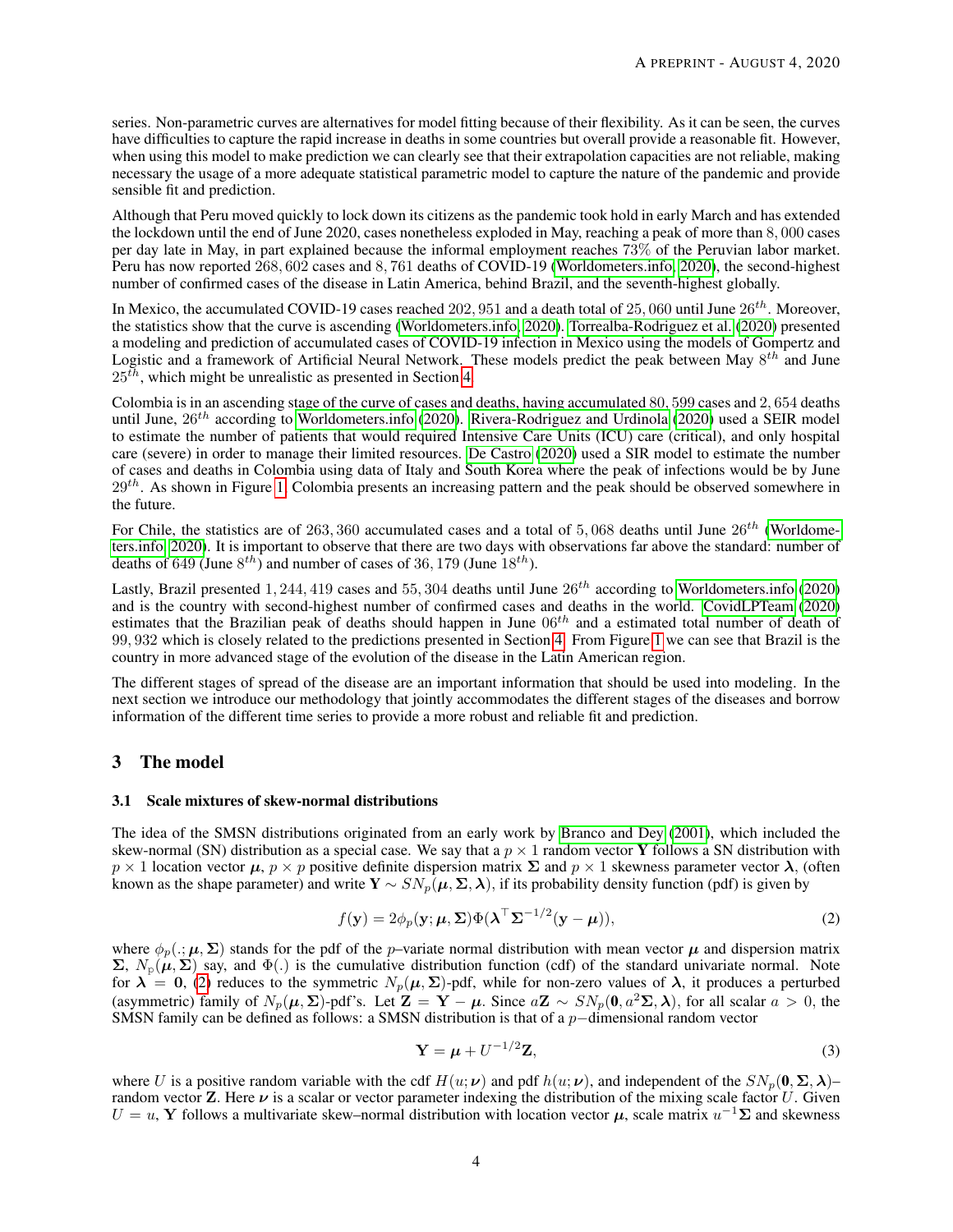parameter vector  $\lambda$ , i.e.,  $Y|U = u \sim SN_n(\mu, u^{-1}\Sigma, \lambda)$ . Thus, by [\(2\)](#page-3-1), the marginal pdf of Y is

<span id="page-4-0"></span>
$$
f(\mathbf{y}) = 2 \int_0^\infty \phi_p(\mathbf{y}; \boldsymbol{\mu}, u^{-1} \boldsymbol{\Sigma}) \Phi(u^{1/2} \boldsymbol{\lambda}^\top \boldsymbol{\Sigma}^{-1/2} (\mathbf{y} - \boldsymbol{\mu})) dH(u; \boldsymbol{\nu}).
$$
 (4)

The notation Y ~  $\text{SMSN}_p(\mu, \Sigma, \lambda; H)$  will be used when Y has pdf [\(4\)](#page-4-0). The asymmetrical class of SMSN distributions includes the skew- $t$  (ST), the skew-slash (SSL), and the skew-contaminated normal (SCN). All these distributions have heavier tails than the skew-normal and can be used for robust inferences. When  $\lambda = 0$ , the SMSN class reduces to the scale mixtures of normal (SMN) class, which is represented by the pdf  $f_0(y)$  =  $\int_0^\infty \phi_p(\mathbf{y}; \mu, u^{-1}\Sigma) dH(u; \nu)$ . We use the notation  $\mathbf{Y} \sim \text{SMN}_p(\mu, \Sigma; H)$  when Y has distribution in the SMN class. We refer to [Schumacher et al.](#page-10-8) [\(2020b\)](#page-10-8) for details and additional properties related to this class of distributions.

#### 3.2 Model formulation

In this section, we present the models and methods in general forms, illustrating that our methods may be applicable in other applications as well. Denote the number of subjects by  $n$  and the number of measurements on the *i*th subject by  $n_i$ . For notational convenience, let  $x_{ij}$   $(i = 1, 2, \ldots, n; j = 1, 2, \ldots, n_i)$  be a vector incorporating independent variables such as number of ICU beds,  $\beta_{ij} = (\beta_{1ij}, \dots, \beta_{sij})^\top$ ,  $\beta = (\beta_1, \dots, \beta_r)^\top (r > s)$ . The NLME model can be written as

<span id="page-4-2"></span>
$$
\mathbf{y}_i = \eta_i(t_{ij}, \boldsymbol{\beta}_{ij}) + \boldsymbol{\epsilon}_i, \ \boldsymbol{\beta}_{ij} = d(x_{ij}, \boldsymbol{\beta}, \mathbf{b}_i), \tag{5}
$$

where the subscript i is the subject index,  $y_i = (y_{i1}, \dots, y_{in_i})^\top$ , with  $y_{ij}$  being the response value for individual *i* at time  $t_{ij}$ ,  $\eta_i(t_{ij}, \beta_{ij}) = (\eta(t_{i1}, \beta_{i1})^\top, \dots, \eta(t_{in_i}, \beta_{in_i}))^\top$ , with  $\eta(\cdot)$  being a nonlinear known function,  $\epsilon =$  $(\epsilon_{i1},\ldots,\epsilon_{in_i})^{\top}$  is random error vector,  $d(.)$  is an s-dimensional linear function,  $\mathbf{b}_i = (b_{1i},\ldots,b_{qi})^{\top}$  is the vector of random effects ( $q \leq s$ ).

Following [Schumacher et al.](#page-10-9) [\(2020a\)](#page-10-9), we assume that

<span id="page-4-1"></span>
$$
\begin{pmatrix} \mathbf{b}_i \\ \epsilon_i \end{pmatrix} \stackrel{ind}{\sim} \text{SMSN}_{q+n_i} \left( \begin{pmatrix} c\Delta \\ 0 \end{pmatrix}, \begin{pmatrix} \mathbf{D} & \mathbf{0} \\ \mathbf{0} & \sigma^2 \mathbf{I}_{n_i} \end{pmatrix}, \begin{pmatrix} \lambda \\ 0 \end{pmatrix}; H \right), i \in \{1, \dots, n\},\tag{6}
$$

where  $c = -\sqrt{\frac{2}{\pi}}k_1$ , with  $k_1 = E\{U^{-1/2}\}, \Delta = D^{1/2}\delta$ , with  $\delta = \lambda/\sqrt{1 + \lambda^{\top}\lambda}$ ,  $\sigma^2$  is the unknown withinsubject variance,  $D = D(\alpha)$  is the  $q \times q$  variance-covariance matrix of  $b_i$ , which depends on unknown and reduced parameters  $\alpha$  of dimension  $v \times 1$  and  $\lambda = (\lambda_1, \dots, \lambda_q)^\top$  is a  $q \times 1$  vector of skewness parameters for the random effects. Using the definition of a SMSN random vector and [\(6\)](#page-4-1), it follows that marginally

$$
\mathbf{b}_i \stackrel{iid}{\sim} \text{SMSN}_q(c\mathbf{\Delta}, \mathbf{D}, \mathbf{\lambda}; H) \quad \text{and} \quad \epsilon_i \stackrel{ind}{\sim} \text{SMN}_{n_i}(\mathbf{0}, \sigma^2 \mathbf{I}_{n_i}; H), \quad i \in \{1, \dots, n\}, \tag{7}
$$

so that  $E{\bf b_i} = E{\bf \epsilon_i} = 0$ . Thus this model considers that the  $\epsilon_i$ 's, related to within-subject errors are symmetrically distributed, while the distribution of random effects is assumed to be asymmetric and with mean zero. In addition, under this consideration the regression parameters are all comparable.

Let  $\theta = (\beta^\top, \sigma^2, \alpha^\top, \lambda^\top, \nu^\top)^\top$ , then classical inference on the parameter vector  $\theta$  is based on the marginal distribution for  $\mathbf{Y} = (\mathbf{y}_1^\top, \dots, \mathbf{y}_n^\top)$ . Thus, the integrated likelihood of [\(5\)](#page-4-2)-[\(6\)](#page-4-1) for  $\theta$  in this case is given by

<span id="page-4-3"></span>
$$
L(\boldsymbol{\theta}) = 2 \prod_{i=1}^{n} \int_{0}^{\infty} \int_{\mathbb{R}^{q}} \phi_{n_{i}}(\mathbf{y}_{i}; \eta_{i}(t_{ij}, \boldsymbol{\beta}_{ij}), u_{i}^{-1} \sigma^{2} \mathbf{I}_{n_{i}}) \phi_{q}(\mathbf{b}_{i}; c\boldsymbol{\Delta}, u_{i}^{-1} \mathbf{D})
$$
  
 
$$
\times \Phi(u_{i}^{1/2} \boldsymbol{\lambda}^{T} \mathbf{D}^{-1/2} (\mathbf{b}_{i} - c\boldsymbol{\Delta})) d\mathbf{b}_{i} dH(u_{i}; \boldsymbol{\nu}),
$$
 (8)

which generally does not have a closed form expression because the model function is not linear in the random effects. In the normal case, to make the numerical optimization of the likelihood function in a tractable problem, different approximations to [\(8\)](#page-4-3) have been proposed. Some of these methods consist of taking a first-order Taylor expansion of the model function around the conditional models of the random effects b [\(Lindstrom and Bates, 1990\)](#page-9-2). Following this idea, the marginal distribution of  $Y_i$ , for  $i \in \{1, ..., n\}$ , can be approximated as

<span id="page-4-4"></span>
$$
\mathbf{Y}_{i} \sim \text{SMSN}_{n_{i}}(\eta_{i}(t_{ij}, d(x_{ij}, \beta, \widetilde{\mathbf{b}}_{i})) - \widetilde{\mathbf{H}}_{i}(\widetilde{\mathbf{b}}_{i} - c\Delta), \widetilde{\Psi}_{i}, \widetilde{\lambda}; H),
$$
\n(9)

where  $\widetilde{\Psi}_i = \widetilde{\mathbf{H}}_i \mathbf{D} \widetilde{\mathbf{H}}_i^\top + \sigma^2 \mathbf{I}_{n_i}, \widetilde{\mathbf{H}}_i = \frac{\partial \eta_i(t_{ij}, d(x_{ij}, \boldsymbol{\beta}, \mathbf{b}_i))}{\partial \mathbf{b}^\top}$  $\frac{\partial \phi(x_i, y_j, \mu, \mu)}{\partial \mathbf{b}_i^{\top}}|_{\mathbf{b}_i = \widetilde{\mathbf{b}}_i}$ ,  $\mathbf{b}_i$  is an expansion point in a neighborhood of

$$
\mathbf{b}_{i}, \ \tilde{\lambda}_{i} = \frac{\tilde{\Psi}_{i}^{-1/2} \tilde{\mathbf{H}}_{i} \mathbf{D} \zeta}{\sqrt{1 + \zeta^{\top} \tilde{\mathbf{\Lambda}}_{i} \zeta}}, \text{ with } \ \zeta = \mathbf{D}^{-1/2} \lambda, \widetilde{\mathbf{\Lambda}}_{i} = (\mathbf{D}^{-1} + \sigma^{-2} \tilde{\mathbf{H}}_{i}^{\top} \tilde{\mathbf{H}}_{i})^{-1}, \text{ and } \text{``} \sim \text{''} \text{ denotes approximated in}
$$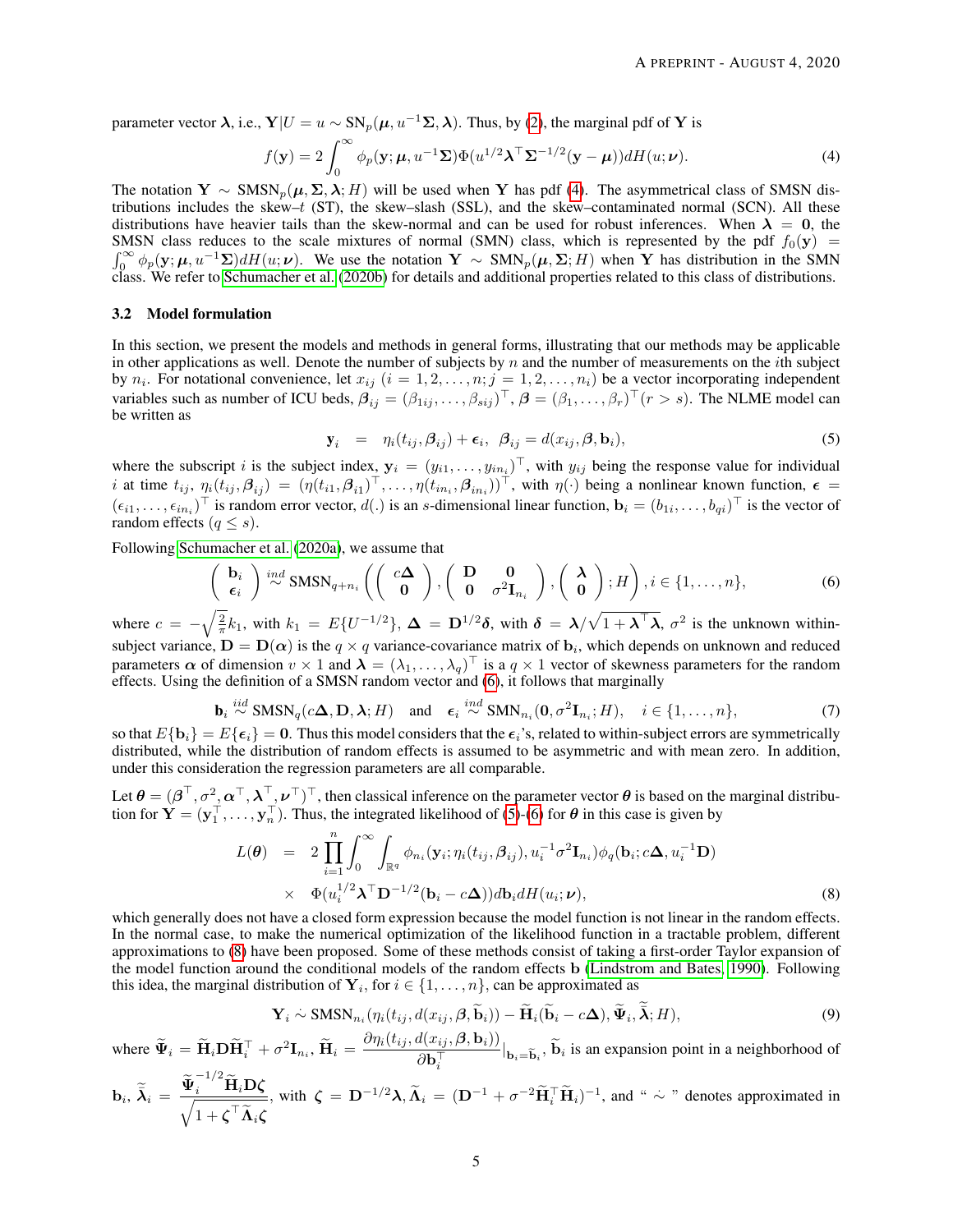distribution.

The approximated empirical Bayes estimator of  $\mathbf{b}_i$ , denoted by  $\mathbf{b}_i$ , obtained by the conditional mean of  $\mathbf{b}_i$  given  $\mathbf{Y}_i$ , is

$$
\widetilde{\mathbf{b}}_i^{(k)}(\boldsymbol{\theta}) \approx \mathbf{E}\{\mathbf{b}_i|\mathbf{Y}_i=\mathbf{y}_i,\boldsymbol{\theta}\}\approx \widetilde{\boldsymbol{\mu}}_{bi}+\frac{\widetilde{\tau}_{-1i}}{\sqrt{1+\boldsymbol{\zeta}^\top\widetilde{\boldsymbol{\Lambda}}_i\boldsymbol{\zeta}}}\widetilde{\boldsymbol{\Lambda}}_i\boldsymbol{\zeta},
$$
\n(10)

where  $\widetilde{\mu}_{bi} = c\Delta + \mathbf{D}\widetilde{\mathbf{H}}_i^\top \widetilde{\mathbf{\Psi}}_i^{-1/2} \widetilde{\mathbf{y}}_{0i}$  and  $\widetilde{\tau}_{-1i} = \mathrm{E}\{U^{-1/2}W_{\Phi}(U^{1/2}\widetilde{\mathbf{A}}_i)|\mathbf{Y}_i\}$ , with  $W_{\Phi}(x) = \phi_1(x)/\Phi(x)$ ,  $x \in \mathbb{R}$ ,  $\widetilde{\mathbf{y}}_{0i} = \boldsymbol{\Psi}_i^{-1/2} (\mathbf{y}_i - \eta_i(t_{ij}, d(x_{ij}, \beta, \widetilde{\mathbf{b}}_i^{(k-1)})) + \widetilde{\mathbf{H}}_i \widetilde{\mathbf{b}}_i^{(k-1)} - c \widetilde{\mathbf{H}}_i \Delta)$  and  $\widetilde{\mathbf{A}}_i = \widetilde{\overline{\lambda}}_i^{\top} \widetilde{\mathbf{y}}_{0i}$ . We refer to [Lachos et al.](#page-9-9)<br>(2010) Schumacher et al. [\(2010\)](#page-9-9), [Schumacher et al.](#page-10-8) [\(2020b\)](#page-10-8) and [Schumacher et al.](#page-10-9) [\(2020a\)](#page-10-9), for further details.

#### <span id="page-5-1"></span>3.3 Approximate ML estimation via the EM algorithm

In this section, we demonstrate how to use the EM algorithm [\(Dempster et al., 1977\)](#page-9-10) to obtain approximate maximum likelihood (ML) estimator of a SMSN–NLME model. We denote the current estimates of  $(\beta, b_i)$  by  $(\widetilde{\beta}, \widetilde{b}_i)$ . In this case, the linearization procedure [\(Wu, 2010\)](#page-10-2) consists of taking the first-order Taylor expansion of  $\eta_i$  around the current parameter estimate  $\beta$  and the random effect estimates  $\mathbf{b}_i$ , which is equivalent to iteratively solving the following linear mixed-effect (LME) model

<span id="page-5-0"></span>
$$
\widetilde{\mathbf{Y}}_i = \widetilde{\mathbf{W}}_i \boldsymbol{\beta} + \widetilde{\mathbf{H}}_i \mathbf{b}_i + \boldsymbol{\epsilon}_i, \tag{11}
$$

for 
$$
i \in \{1, ..., n\}
$$
, where  $\tilde{\mathbf{Y}}_i = \mathbf{Y}_i - \tilde{\eta}_i(t_{ij}, d(x_{ij}, \tilde{\boldsymbol{\beta}}, \tilde{\mathbf{b}}_i)), \ \tilde{\eta}_i(t_{ij}, d(x_{ij}, \tilde{\boldsymbol{\beta}}, \tilde{\mathbf{b}}_i)) = \eta_i(t_{ij}, d(x_{ij}, \boldsymbol{\beta}, \tilde{\mathbf{b}}_i)) - \tilde{\mathbf{H}}_i \tilde{\mathbf{b}}_i - \tilde{\mathbf{W}}_i \tilde{\boldsymbol{\beta}}, \ \tilde{\boldsymbol{\Psi}}_i = \tilde{\mathbf{H}}_i \mathbf{D} \tilde{\mathbf{H}}_i^\top + \sigma^2 \mathbf{I}_{n_i}, \ \tilde{\mathbf{H}}_i = \frac{\partial \eta_i(t_{ij}, d(x_{ij}, \tilde{\boldsymbol{\beta}}, \mathbf{b}_i))}{\partial \mathbf{b}_i^\top} \big|_{\mathbf{b}_i = \tilde{\mathbf{b}}_i}, \ \tilde{\mathbf{W}}_i = \frac{\partial \eta_i(t_{ij}, d(x_{ij}, \boldsymbol{\beta}, \tilde{\mathbf{b}}_i))}{\partial \boldsymbol{\beta}^\top} \big| \boldsymbol{\beta} = \tilde{\boldsymbol{\beta}},$ 

$$
\widetilde{\lambda}_i = \frac{\widetilde{\Psi}_i^{-1/2} \widetilde{\mathbf{H}}_i \mathbf{D} \zeta}{\sqrt{1 + \zeta^{\top} \widetilde{\Lambda}_i \zeta}}, \text{ with } \zeta = \mathbf{D}^{-1/2} \lambda, \widetilde{\Lambda}_i = (\mathbf{D}^{-1} + \sigma^{-2} \widetilde{\mathbf{H}}_i^{\top} \widetilde{\mathbf{H}}_i)^{-1}, \mathbf{b}_i \stackrel{iid}{\sim} \text{SMSN}_q(c\Delta, \mathbf{D}, \lambda, H) \text{ and }
$$

 $\epsilon_i \stackrel{ind.}{\sim} \text{SMN}_{n_i}(\mathbf{0}, \sigma^2 \mathbf{I}_{n_i} H)$ . The model defined in [\(11\)](#page-5-0) can be seen as a slight modification of the general SMSN-LME model proposed by [Lachos et al.](#page-9-9) [\(2010\)](#page-9-9) and [Schumacher et al.](#page-10-8) [\(2020b\)](#page-10-8), where a simple and efficient EM-type algorithm for iteratively computing ML estimates of the parameters in the SMSN-LME model has been proposed and for which we use the skewlmm package in R [\(Schumacher et al., 2020c;](#page-10-10) [R Core Team, 2019\)](#page-10-3). The approximated likelihood function, derived from [\(9\)](#page-4-4), can be easily computed as a byproduct of the EM-algorithm and is used for monitoring convergence and for model selection, such as, the Akaike (AIC) and Bayesian Information Criterion (BIC) [\(Wit et al., 2012\)](#page-10-11).

#### 3.4 Futures observations

Suppose now that we are interested in the prediction of  $y^+$ , a future  $v \times 1$  vector of measurement of  $Y_i$ , given the observed measurement  $\mathbf{Y} = (\mathbf{Y}_{(i)}^\top, \mathbf{Y}_{i}^\top)^\top$ , where  $\mathbf{Y}_{(i)} = (\mathbf{Y}_{1}^\top, \dots, \mathbf{Y}_{i-1}^\top, \mathbf{Y}_{i+1}^\top, \dots, \mathbf{Y}_{n}^\top)$ . The minimum mean square error (MSE) predictor of  $y_i^+$ , defined as the conditional expectation  $y_i^+$  given  $Y_i$  and  $\theta$ , is given next.

Let  $\widetilde{\mathbf{b}}_i$  be an expansion point in a neighborhood of  $\mathbf{b}_i$ ,  $\mathbf{y}_i^+$  be an  $v \times 1$  vector of future measurement of  $\mathbf{Y}_i$  (or possibly missing),  $x_i^+$  and  $t_i^+$  be an  $v \times r$  matrix of known prediction regressors. Then, under the SMSN–NLME model the predictor (or minimum MSE predictor) of  $y^+$ <sub>i</sub> can be approximated as

$$
\widetilde{\mathbf{y}}_i^+(\boldsymbol{\theta}) = \mathbf{E}\{\mathbf{y}_i^+|\mathbf{Y}_i,\boldsymbol{\theta}\} \approx \widetilde{\boldsymbol{\mu}}_{2.1} + \frac{\widetilde{\boldsymbol{\Psi}}_{i22.1}\boldsymbol{v}_i^{(2)}}{\sqrt{1+\boldsymbol{v}_i^{(2)\top}\widetilde{\boldsymbol{\Psi}}_{i22.1}\boldsymbol{v}_i^{(2)}}}\tau_{-1i},
$$
\n(12)

where

$$
\widetilde{\mathbf{\mu}}_{2.1} = \eta(t_{ij}^+, d(x_{ij}^+, \beta, \widetilde{\mathbf{b}}_i)) - \widetilde{\mathbf{H}}_i^+(\widetilde{\mathbf{b}}_i - c\Delta) + \widetilde{\mathbf{\Psi}}_{i21}^*\widetilde{\mathbf{\Psi}}_{i11}^{*-1} \left( \mathbf{Y}_i - \eta(t_{ij}, d(x_{ij}, \beta, \widetilde{\mathbf{b}}_i)) + \widetilde{\mathbf{H}}_i(\widetilde{\mathbf{b}}_i - c\Delta) \right),
$$
\n
$$
\widetilde{\mathbf{\Psi}}_{i22.1} = \widetilde{\mathbf{\Psi}}_{i22}^* - \widetilde{\mathbf{\Psi}}_{i21}^*\widetilde{\mathbf{\Psi}}_{i11}^{*-1} \widetilde{\mathbf{\Psi}}_{i12}^*, \widetilde{\mathbf{\Psi}}_{i11}^{*-1} = \widetilde{\mathbf{\Psi}}_i = \widetilde{\mathbf{H}}_i \mathbf{D} \widetilde{\mathbf{H}}_i^+ + \sigma^2 \mathbf{I}_{n_i}, \widetilde{\mathbf{\Psi}}_{i12}^* = \widetilde{\mathbf{\Psi}}_{i21}^* = \widetilde{\mathbf{H}}_i^+ \mathbf{D} \widetilde{\mathbf{H}}_i^{+ \top}, \widetilde{\mathbf{\Psi}}_{i22}^{*} =
$$
\n
$$
\widetilde{\mathbf{H}}_i^+ \mathbf{D} \widetilde{\mathbf{H}}_i^{+ \top} + \sigma^2 \mathbf{I}_{v}, \widetilde{\mathbf{\Psi}}_i^{*-1/2} \widetilde{\mathbf{\widetilde{\lambda}}}_i^* = (\mathbf{v}_i^{(1) \top}, \mathbf{v}_i^{(2) \top})^\top \text{ and}
$$
\n
$$
\tau_{-1i} = E \left\{ U_i^{-1/2} W_{\Phi} \left( U_i^{1/2} \widetilde{\mathbf{v}}_i^{\top} (\mathbf{Y}_i - \eta(t_{ij}, d(x_{ij}, \beta, \widetilde{\mathbf{b}}_i)) + \widetilde{\mathbf{H}}_i (\widetilde{\mathbf{b}}_i - c\Delta) \right) \right) | \mathbf{Y}_i \right\},
$$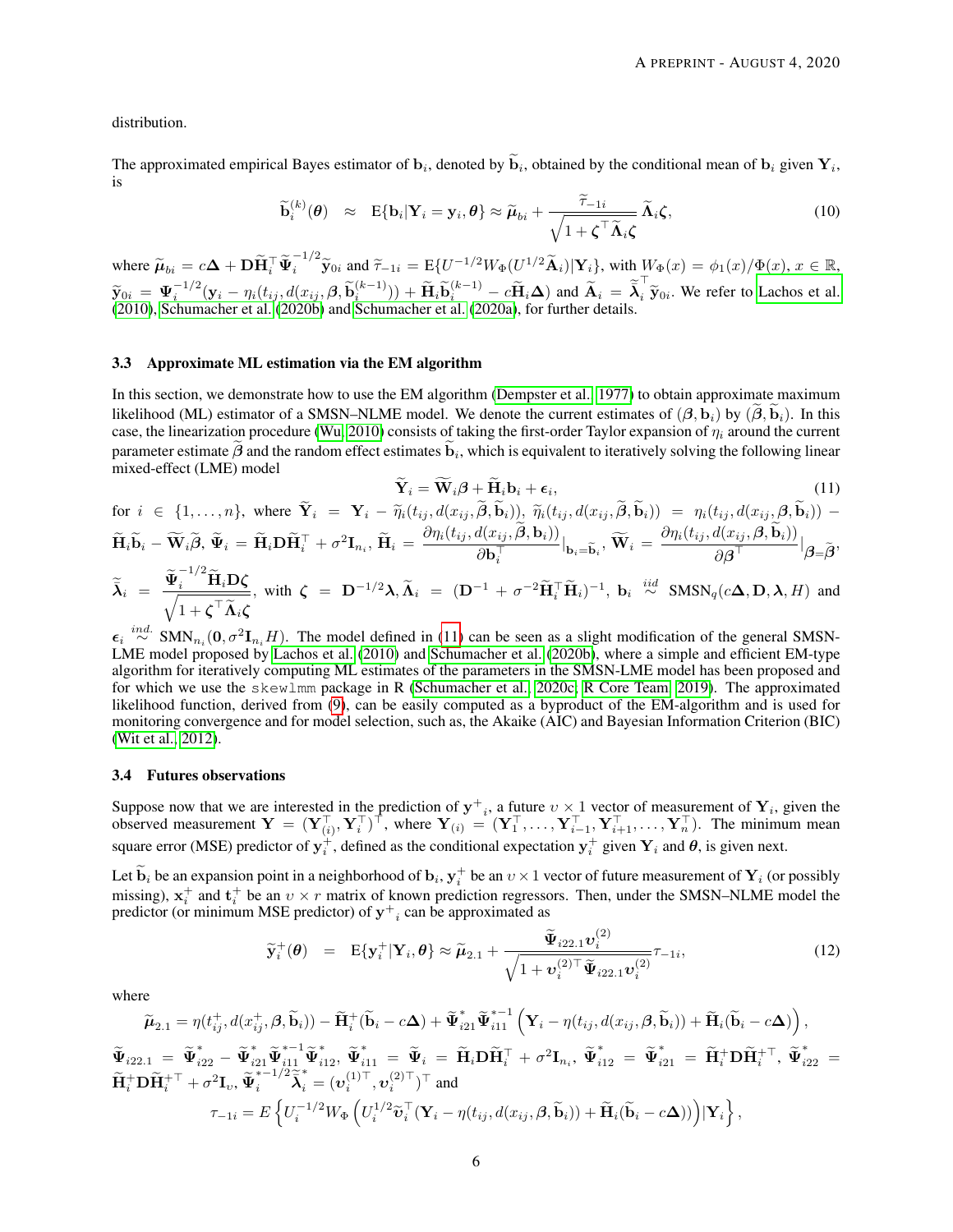with  $\widetilde{\mathbf{v}}_i = \frac{\mathbf{v}_i^{(1)} + \widetilde{\mathbf{\Psi}}_{i11}^{*+1} \widetilde{\mathbf{\Psi}}_{i12}^{*} \mathbf{v}_i^{(2)}}{\sqrt{1 + \mathbf{v}_i^{(2)} + \widetilde{\mathbf{u}}_i^{*} + \cdots + \mathbf{v}_i^{(2)}}}$  $\frac{1}{2}$ i  $1+\bm{v}_i^{(2)\top} \widetilde{\bm{\Psi}}^*_{i22.1} \bm{v}_i^{(2)}$ . The expression for  $\tau_{-1i}$  are given in [Schumacher et al.](#page-10-8) [\(2020b\)](#page-10-8).

#### <span id="page-6-3"></span>3.5 Confidence intervals via Bootstrap

Bootstrap methods are statistical tools used in many statistical problems such as calculus of bias, variance, confidence intervals, sampling distributions of the estimators, among others. For technical details, we refer to [Efron and Hastie](#page-9-11) [\(2016\)](#page-9-11). In this paper, we use the parametric Bootstrap to calculate a confidence interval for the mode (date of the peak) of COVID-19 deaths by country. Also, we construct confidence bands to the estimated COVID-19 deaths curve along the time. We generate M random samples of length n of the model (eq.  $5-6$ ) using the estimated parameters and for each random sample, we fit the proposed model and calculate the statistical mode, the fitted and predicted curve  $(Y_t)$ . So, for each country, we will have  $Mo_1, ..., Mo_M$  estimates of the mode and  $Y_{t_1}, ..., Y_{t_M}$ . We calculate the percentiles  $\alpha/2$  and  $1 - \alpha/2$  to construct a confidence interval of level  $\alpha$  for the mode and for the fitted curv deaths. In this notes, we use  $\alpha = 5\%$ .

To propose the confidence interval for the peak of deaths, we select the two dates such that the 97.5% percentile curve coincides with the highest value of the 2.5% percentile curve. Thus, we guarantee that all curves belonging to the confidence band will peak within this interval.

## <span id="page-6-0"></span>4 Data analysis

In order to analyse the COVID-19 data described in Section [2,](#page-2-0) we propose to fit the SMSN-NLME model given in [\(5\)](#page-4-2) with the derivative of the generalized logistic model as nonlinear function, which can be written as follows:

<span id="page-6-1"></span>
$$
\eta(t_{ij}, \beta_{ij}) = \frac{\alpha_1 \alpha_{3i} \alpha_4 \exp\{-\alpha_{3i} t_{ij}\}}{(\alpha_{2i} + \exp\{-\alpha_{3i} t_{ij}\})^{\alpha_4 + 1}},
$$
\n(13)

where  $\alpha_{2i} = \exp\{\beta_2 + b_{2i}\}, \alpha_{3i} = \exp\{\beta_3 + b_{3i}\}, \text{ and } \alpha_k = \exp\{\beta_k\}, \text{ for } k = 1, 4, \text{ with the exponential transformation of } \alpha_k = \exp\{\beta_k\}$ mation being used to ensure positiveness of the parameters. Note that this function is similar to the one considered in the univariate approach of [CovidLPTeam](#page-9-0) [\(2020\)](#page-9-0), as presented in [\(1\)](#page-1-0), except that in [\(13\)](#page-6-1) random effects are included to enable a multivariate approach and borrow information between the different time series.

For numerical stability, we use the linear transformation  $y_{ij} = z_{ij}/k_z$ , where  $z_{ij}$  is the number of registered deaths at the *i*th country and *j*th day since first death, and  $k_z = 33.944$  is chosen to be the sample standard deviation from the Colombia data, which is the smaller one in the observed data. For model selection, we consider AIC and BIC, as described in Section [3.3,](#page-5-1) for distributions normal (N), skew-normal (SN), student's-t (*t*), and skew-t (ST). As shown in Table [1,](#page-6-2) the distribution with lowest AIC and BIC is the ST, which will be used in the analysis hereafter. It is worth noting that the fitted ST distribution has  $\nu = 1.568$  (Table [2\)](#page-7-0), evidencing the need for heavy tail models.

<span id="page-6-2"></span>Table 1: Selection criteria for fitting SMSN-NLME models. Bold values indicate the smallest value from each criterion.

| Distribution | Loglik    | AIC    | BIC    |
|--------------|-----------|--------|--------|
| N            | $-2824.9$ | 5665.7 | 5704.5 |
| SΝ           | $-2824.4$ | 5668.8 | 5717.3 |
| t            | $-2360.0$ | 4738.1 | 4781.7 |
| <b>ST</b>    | $-2343.3$ | 4708.6 | 4762.0 |

To obtain long term evolution estimates, we computed the 300-days-ahead prediction for all countries considered in this study. Figure [2](#page-7-1) presents the fitted model, along with the prediction, the real data and confidence intervals information. To preserve the individual properties observed for each country, the random error was generated conditioned on the mixing scale factor  $\hat{u}_i = E\{U_i \mid \theta, y_i\}, i = 1, \dots, 9$ , which is estimated as a byproduct of the EM algorithm and is responsible to preserve the observed characteristics of the series for each country. Additionally, th is responsible to preserve the observed characteristics of the series for each country. Additionally, the 95% confidence intervals were obtained as described in Subsection [3.5,](#page-6-3) where  $M = 600$  samples were generated, from which the model estimate or prediction for 13 samples resulted in numerical error and/or non-convergence. For the 587 remaining samples we performed a 15% trim of the series to remove those noise series that were not able to replicate the characteristics of the data. To identify such series we used as metric the mean square error (MSE) between the fitted values and observed data and removed those such that the MSE have the highest values. This procedure was performed to prevent convergence problems to affect the interval estimates, resulting in a final of 499 samples.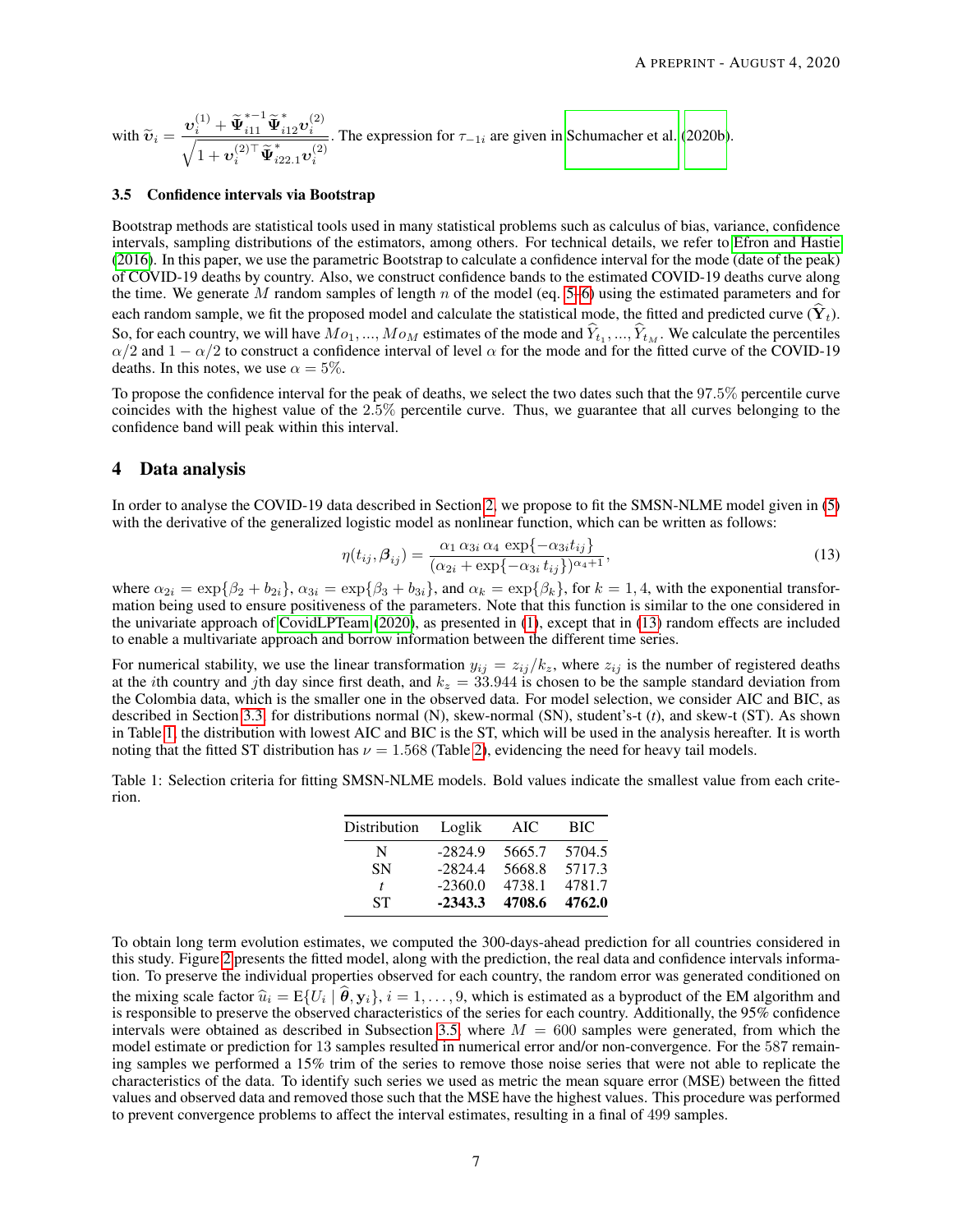<span id="page-7-0"></span>

| Parameter          | Estimate | Parameter   | Estimate  |
|--------------------|----------|-------------|-----------|
| ו ט                | 14.657   | $F_{11}$    | 0.589     |
| в2                 | $-0.598$ | $F_{12}$    | $-0.097$  |
| $\beta_3$          | $-3.127$ | $F_{22}$    | 0.721     |
| 54                 | 2.920    | $\lambda_1$ | $-39.985$ |
| $\tau^2$           | 3.800    | $\lambda_2$ | 13.915    |
| $\boldsymbol{\nu}$ | 1.568    |             |           |

Table 2: ST-NMLE - ML estimates for parameters, where  $\bf{F}$  is such that  $\bf{FF} = \bf{D}$ .



<span id="page-7-1"></span>Figure 2: Fitted and predicted curve for the ST-NLME model (blue line), along with real data (black), and bootstrap 95% interval estimates for the curve (shaded blue area) and for the peak (shaded grey area), for each country.

From Figure [2,](#page-7-1) we can see that for countries in more advanced stage of the evolution of COVID-19, the confidence intervals are narrow. On the other hand, for countries in early stage such as Chile and Colombia, the uncertainty regarding the disease evolution is much bigger, which is reflected by the wider confidence intervals and very vague information about the peak.

Table [3](#page-8-1) reports predictions for the total number of deaths for each country and up to 30, 60, 90, and 150-days-ahead of the date from the latest observation considered (2020-06-24), using the fitted ST-NLME model (our selected model), along with its 95% confidence interval, obtained from the bootstrap results. As can be seen, based on the observed data, the European countries and the US have the deaths by COVID-19 practically controlled, since the death estimates are stable in all future prediction times. Brazil, Mexico and Peru are around its peak (Figure [3\)](#page-8-1). Their prediction mildly increase with time and they present a little more imprecision as observed by their 95% confidence interval estimates if compared to the controlled countries. Finally, Chile and Colombia seem to be in the increasing phase. The predicted number of deaths changes drastically between the time intervals with a wide uncertainty.

Table [4](#page-8-2) shows the total estimated number of deaths at the end of the pandemic and the estimated peak date by each country. This results corroborates and reinforce the analysis presented in the previous paragraph. Moreover, Table [4](#page-8-2) presents the estimates of the parameters of the logistic dynamic of the model. As it can be seen,  $\hat{\alpha}_4 \gg 1$  showing a large right skewness for the pandemic dynamics. In other words, the increase phase occurs much faster than the decrease phase as observed in many places. This is a clear effect of borrowing strength from curves in different stages. For example, for the curves from the Latin American countries, where observations are mainly on the left side of the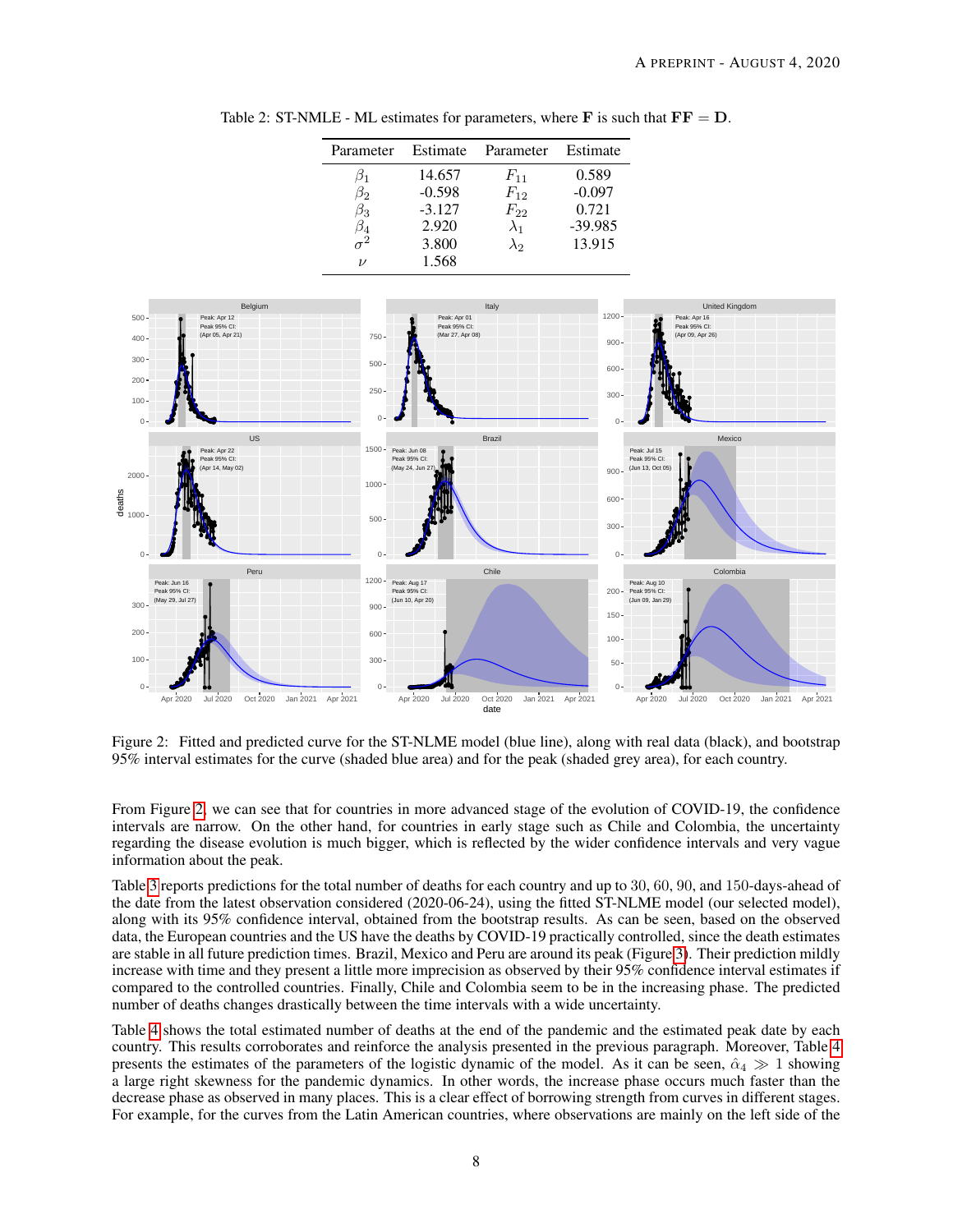| Country        | Total expected by 2020-07-25 | Total expected by 2020-08-24 |  |
|----------------|------------------------------|------------------------------|--|
| Belgium        | 10 296 (9 675; 11 206)       | 10 301 (9 678; 11 212)       |  |
| Italy          | 34 100 (32 779; 35 204)      | 34 128 (32 798; 35 230)      |  |
| United Kingdom | 42 181 (39 420; 44 465)      | 42 279 (39 495; 44 562)      |  |
| US             | 125 165 (117 506; 128 895)   | 126 340 (118 297; 129 911)   |  |
| <b>Brazil</b>  | 75 275 (70 409: 79 020)      | 86 786 (78 978: 91 442)      |  |
| Mexico         | 47 037 (42 284; 53 337)      | 68 476 (56 279; 87 550)      |  |
| Peru           | 12 664 (11 795; 14 170)      | 15 384 (13 937; 18 089)      |  |
| Chile          | 12 386 (9477; 16 034)        | 21 640 (13 024; 35 669)      |  |
| Colombia       | 5 597 (4 306; 6 449)         | 9 359 (5 852; 12 001)        |  |
| Country        | Total expected by 2020-09-23 | Total expected by 2020-11-22 |  |
| Belgium        | 10 302 (9 679; 11 213)       | 10 302 (9 679; 11 213)       |  |
| Italy          | 34 132 (32 800; 35 234)      |                              |  |
|                |                              | 34 133 (32 801; 35 235)      |  |
| United Kingdom | 42 295 (39 506; 44 577)      | 42 299 (39 509; 44 580)      |  |
| US             | 126 627 (118 467; 130 158)   | 126 713 (118 512; 130 230)   |  |
| <b>Brazil</b>  | 91 894 (82 288; 96 861)      | 94 889 (83 967; 100 163)     |  |
| Mexico         | 83 630 (64 215; 113 683)     | 98 263 (69 998; 143 861)     |  |
| Peru           | 16761 (14942; 20432)         | 17 692 (15 551; 22 243)      |  |
| Chile          | 30 517 (15 382; 64 188)      | 42 754 (17 081; 134 072)     |  |
| Colombia       | 12782 (6944; 18 186)         | 17 242 (7 783; 29 461)       |  |

<span id="page-8-1"></span>Table 3: Prediction for 30, 60, 90, and 150-days-ahead of the total number of deaths using the fitted ST-NLME model. Values inside parenthesis are the 95% confidence intervals.

peak, estimation of the skewness parameter is unstable due to the lack of information after the peak. Although in similar scale, we can see some variation between  $\alpha_{2i}$  and  $\alpha_{3i}$ ,  $i = 1, \ldots, 9$ , which are important to capture the unique characteristic of each time series and provide a good fit and meaningful predictions.

<span id="page-8-2"></span>Table 4: ST-NMLE - fitted parameters for the generalized logistic curve for the mean. The total estimated number of death (Tot. Est. Death) at the end of the pandemic and the estimated date of the peak (Est. Peak Date) are also presented.

| Country        | $\alpha_1$ | $\alpha_{2i}$ | $\alpha_{3i}$ | $\alpha_4$ | Tot. Est. Death | Est. Peak Date |
|----------------|------------|---------------|---------------|------------|-----------------|----------------|
| Belgium        | 78,771,346 | 1.619         | 0.073         | 18.55      | 10,304          | 2020-04-12     |
| Italy          |            | 1.518         | 0.061         |            | 341,37          | 2020-04-01     |
| United Kingdom |            | 1.501         | 0.059         |            | 42,303          | 2020-04-16     |
| US             |            | 1.414         | 0.047         |            | 126,726         | 2020-04-22     |
| <b>Brazil</b>  |            | 1.436         | 0.031         |            | 95,476          | 2020-06-08     |
| Mexico         |            | 1.429         | 0.022         |            | 104,497         | 2020-07-15     |
| Peru           |            | 1.572         | 0.028         |            | 17,922          | 2020-06-16     |
| Chile          |            | 1.484         | 0.017         |            | 51,891          | 2020-08-17     |
| Colombia       |            | 1.561         | 0.017         |            | 20,312          | 2020-08-10     |

## <span id="page-8-0"></span>5 Conclusion

This article proposes a robust modeling of COVID-19 deaths based on a NLME model, where the Gaussian distribution of the random terms are replaced by the SMSN class of distributions. We believe that the proposed methods may have a significant impact on COVID-19 research because, in the presence of skewness and heavy tails in the data, appropriate statistical inference for COVID-19 research can lead to more accurate and reliable clinical decisions, in addition, our model can be useful to guide some policies that need to be taken by the selected Latin American governments in order to overcome the COVID-19 pandemic. To the best of our knowledge, this is the first attempt in working on such general distributional structure related to COVID-19 deaths data. Our proposed method is quite general and is not limited to the analysis of the selected countries and reported deaths, thus we have made the R codes available for download from Github (<https://github.com/fernandalschumacher/NLMECOVID19>),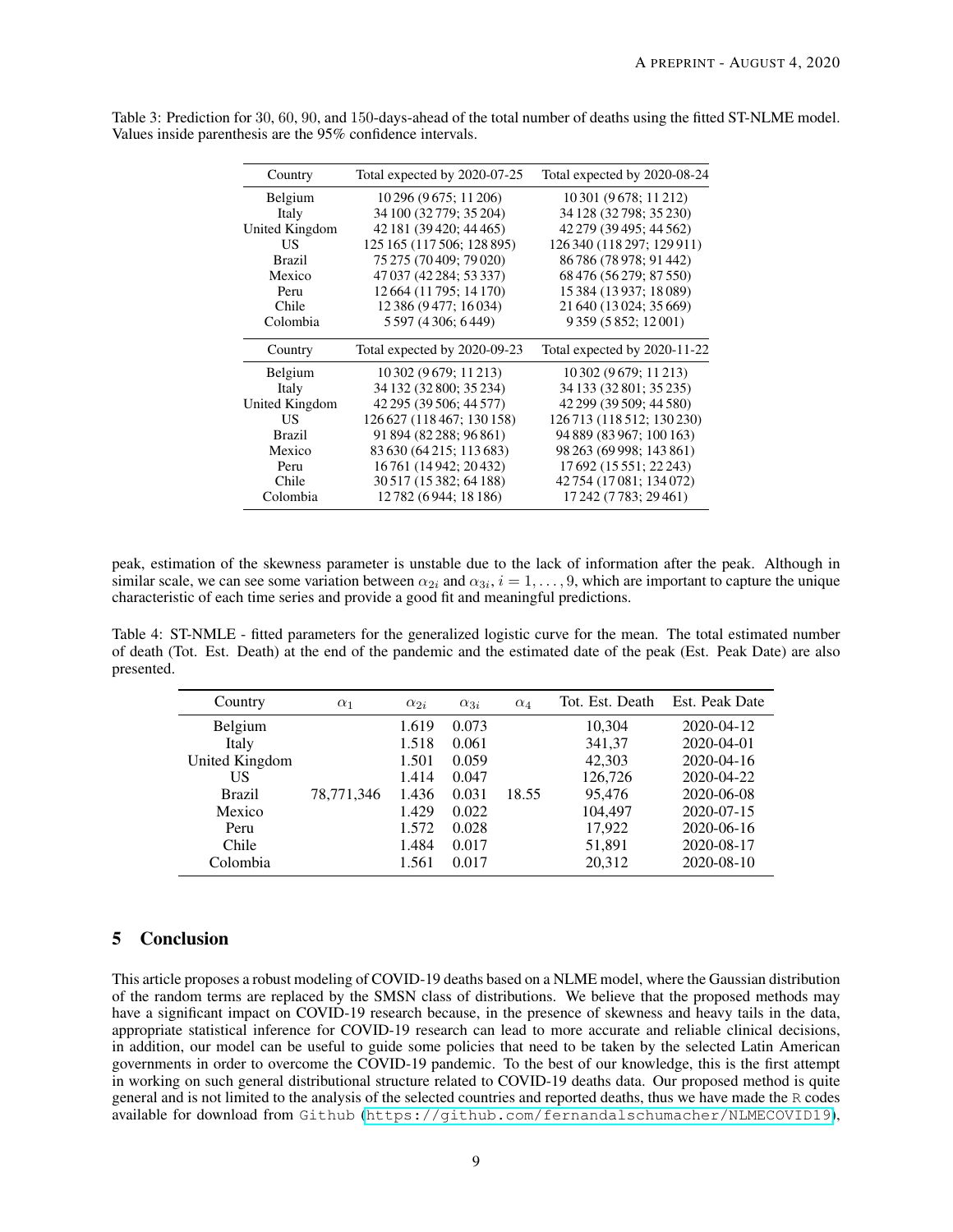which will encourage other researchers to use NLME models and the SMSN class of distributions in their studies of other characteristics of COVID-19 data.

Understanding the dynamics of the pandemic and being able to predict its future behavior is of extreme importance. While many countries and consortia try to create an effective vaccine for the disease, the best current alternative is to flatten the contamination curve to guarantee that the health systems are able to provide the necessary care for the population without being overwhelmed. With the use of countries that have controlled the pandemic number of deaths we strongly believe that our methodology can provide more reliable and meaningful prediction that allow policies makers in Latin America to make effective decisions.

Extension of the presented methodology to the number of cases can also be performed, however, because of the large subnotification in the data and due to the different testing capability among countries, this approach is challenging. A possible alternative to overcome this fact is to incorporate into modeling time changing covariates that adequately capture the subnotification dynamics of each country. Another interesting future development and work is to model the cases and deaths by COVID-19 jointly since these series are necessarily correlated. Moreover, the WHO has warned that the coronavirus may never go away and concerns are growing about a second (perhaps a third) wave of infections. Thus, a natural generalization of our method is to consider a finite mixture of SMSN-NLME models [\(Lachos et al.,](#page-9-12) [2017;](#page-9-12) [Zeller et al., 2019\)](#page-10-12). An in-depth investigation of such extensions are beyond the scope of the present paper, but certainly an interesting topic for (near) future research.

## Acknowledgments

This paper was written while Marcos O. Prates was a visiting professor in the Department of Statistics at the University of Connecticut (UConn). In addition to the support of UConn, the professor would like also to thank the CovidLP group for the discussion about the topic and the Conselho Nacional de Desenvolvimento Cientfico e Tecnolgico (CNPq) for partial financial support. Fernanda L. Schumacher acknowledges the partial support of Coordenao de Aperfeioamento de Pessoal de Nvel Superior - Brasil (CAPES) - Finance Code 001, and by Conselho Nacional de Desenvolvimento Cientfico e Tecnolgico - Brasil (CNPq).

## References

- <span id="page-9-6"></span>Amaro, J.E., Dudouet, J., Orce, J.N., 2020. Global analysis of the covid-19 pandemic using simple epidemiological models. [arXiv:2005.06742](http://arxiv.org/abs/2005.06742).
- <span id="page-9-3"></span>Branco, M.D., Dey, D.K., 2001. A general class of multivariate skew-elliptical distributions. Journal of Multivariate Analysis 79, 99–113.
- <span id="page-9-7"></span>Cleveland, W.S., 1979. Robust locally weighted regression and smoothing scatterplots. Journal of the American Statistical Association 74, 829–836.
- <span id="page-9-0"></span>CovidLPTeam, 2020. CovidLP: short and long term prediction for COVID-19. Departamento de Estatística. UFMG, Brazil. URL: <http://est.ufmg.br/covidlp/home/en/>.
- <span id="page-9-8"></span>De Castro, C.A., 2020. Sir model for COVID-19 calibrated with existing data and projected for colombia. [arXiv:2003.11230](http://arxiv.org/abs/2003.11230).
- <span id="page-9-10"></span>Dempster, A., Laird, N., Rubin, D., 1977. Maximum likelihood from incomplete data via the EM algorithm. Journal of the Royal Statistical Society, Series B, 39, 1–38.
- <span id="page-9-11"></span>Efron, B., Hastie, T., 2016. Computer age statistical inference. Cambridge University Press, Cambridge.
- <span id="page-9-1"></span>JF Salvando Todos Team, 2020. Plataforma Estatstica JF para COVID-19. Departamento de Estatística. UFJF, Brazil. URL: <http://jfsalvandotodos.ufjf.br>.
- <span id="page-9-9"></span>Lachos, V.H., Ghosh, P., Arellano-Valle, R.B., 2010. Likelihood based inference for skew–normal independent linear mixed models. Statistica Sinica 20, 303–322.
- <span id="page-9-12"></span>Lachos, V.H., Moreno, E.J.L., Chen, K., Cabral, C.R.B., 2017. Finite mixture modeling of censored data using the multivariate student-t distribution. Journal of Multivariate Analysis 159, 151–167.
- <span id="page-9-4"></span>Lange, K.L., Sinsheimer, J.S., 1993. Normal/independent distributions and their applications in robust regression. J. Comput. Graph. Stat 2, 175–198.
- <span id="page-9-2"></span>Lindstrom, M., Bates, D., 1990. Nonlinear mixed-effects models for repeated-measures data. Biometrics 46, 673–687.
- <span id="page-9-5"></span>Maugeri, A., Barchitta, M., Battiato, S., Agodi, A., 2020. Estimation of unreported novel coronavirus (sars-cov-2) infections from reported deaths: A susceptible–exposed–infectious–recovered–dead model. Journal of Clinical Medicine 9, 1350.